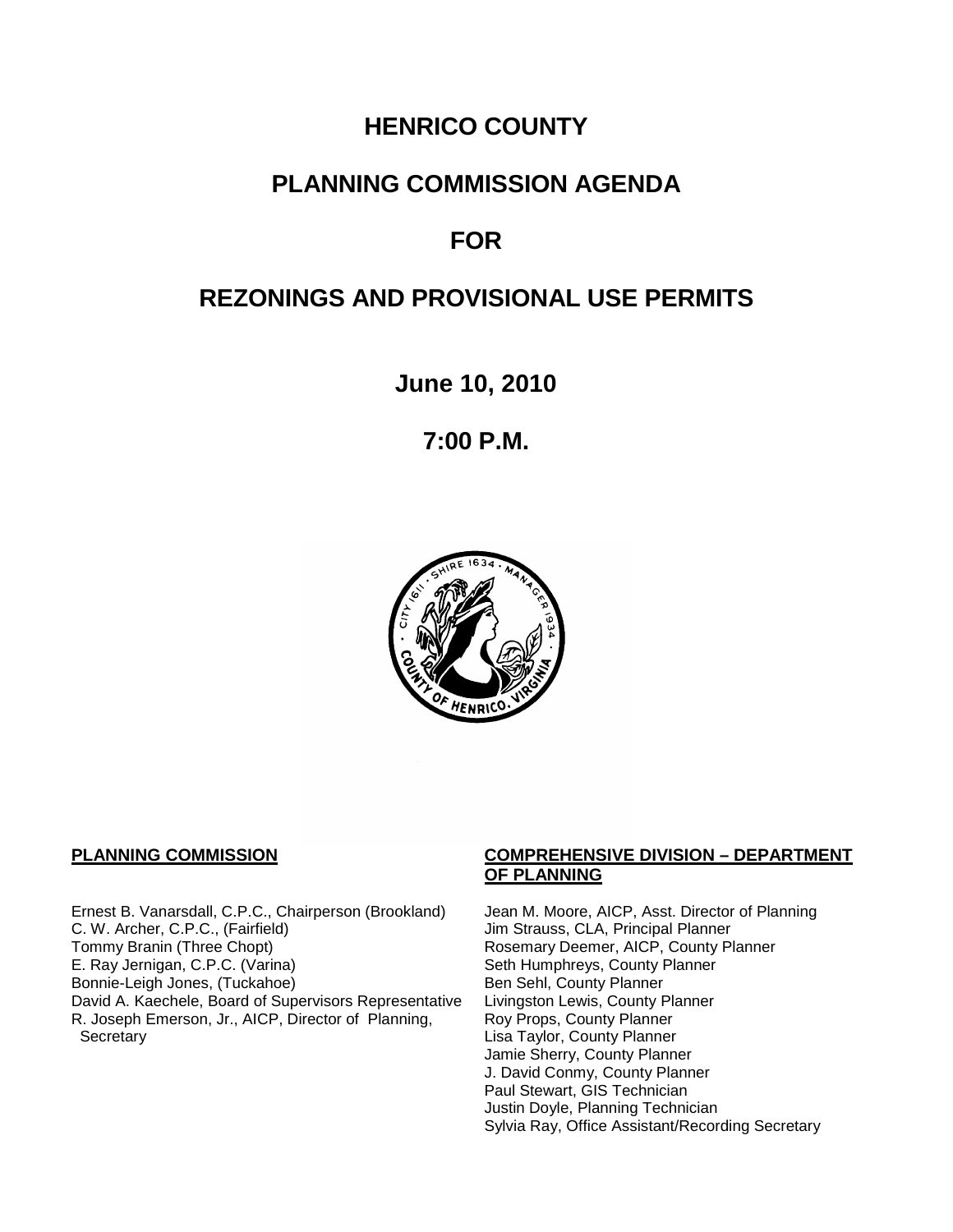## **PLANNING COMMISSION REZONING MEETING FINAL AGENDA JUNE 10, 2010**

**BEGINNING AT 5:30 P.M.**

**DINNER AND WORK SESSION:** Innsbrook Area Land Use Study in County Manager's Conference Room.

**BEGINNING AT 7:00 P.M.**

**WELCOME:**

**PLEDGE OF ALLEGIANCE:**

**RECOGNITION OF NEWS MEDIA:**

**CALL TO ORDER:**

**REQUESTS FOR WITHDRAWALS AND DEFERRALS: (0); (2)**

**REQUESTS FOR EXPEDITED ITEMS: (0)**

**CASES TO BE HEARD: (1)**

#### **BROOKLAND:**

#### *(Deferred from the April 15, 2010 Meeting)*

**C-6C-10 Carol LeRoy for Kneading Therapy, Inc.:** Request to amend proffered conditions accepted with Rezoning Case C-36C-92 on Parcel 755-758-3580, located at the southeast intersection of Springfield Road (State Route 157) and Huron Avenue. The applicant proposes to amend Proffer 1(a) related to landscaped buffers, amend Proffer 5(a) related to permitted uses, and amend Proffer 6 related to hours of service. The existing zoning is B-2C. The Land Use Plan recommends Commercial Arterial. **Staff – Lisa Taylor (Deferral requested to the July 15, 2010 Meeting) Deferred to the July 15, 2010 Meeting**

#### **VARINA:**

**C-9C-10 Bob Nelson for John D. Weis, Jr.:** Request to conditionally rezone from A-1 Agricultural District to M-2C General Industrial District (Conditional), Parcels 837-704 -0031 and 837-704-6522, containing 19.9 acres, located on the north line of Portugee Road approximately 135 feet east of La France Road. The applicant proposes a vehicular